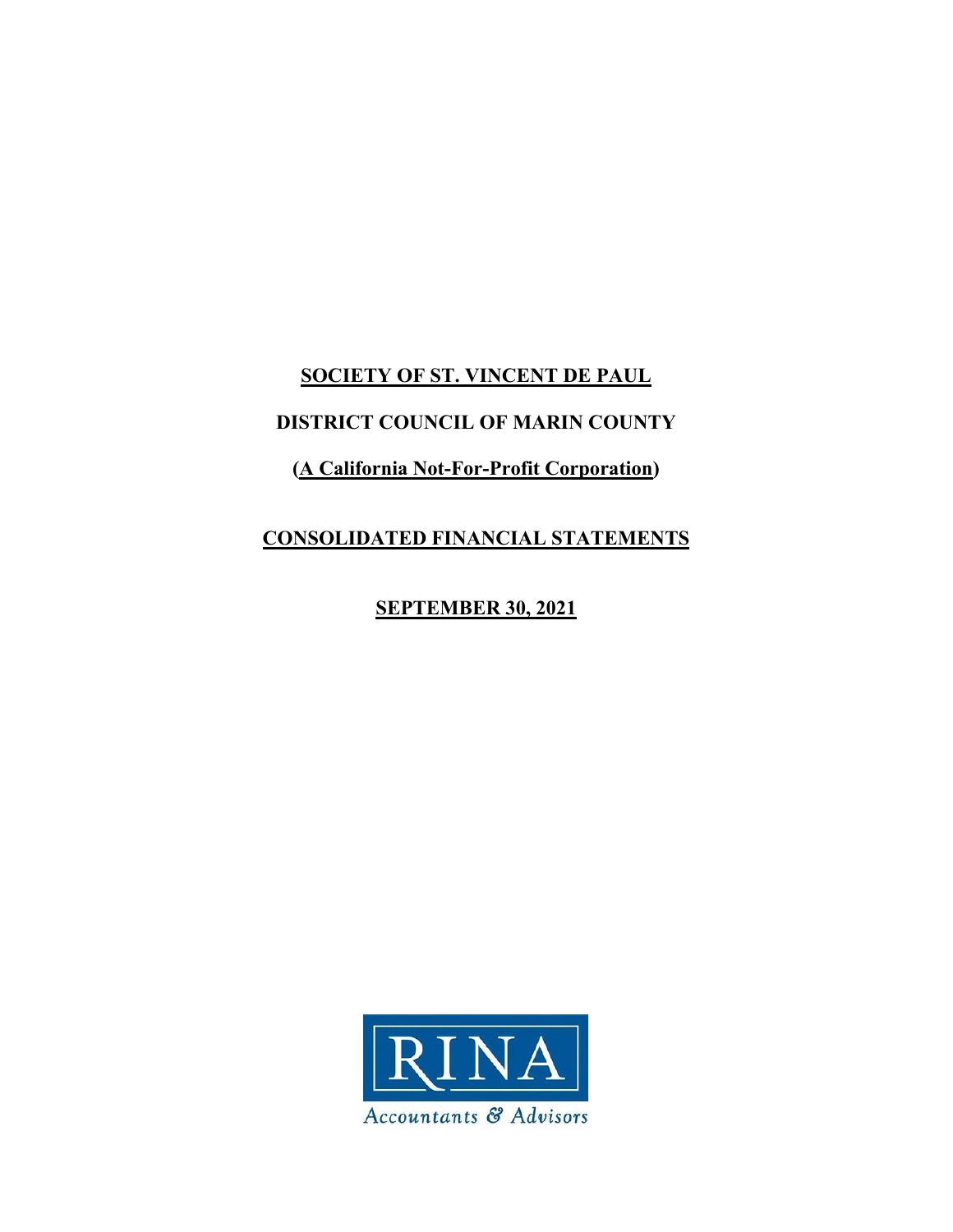# **SOCIETY OF ST. VINCENT DE PAUL**

# **DISTRICT COUNCIL OF MARIN COUNTY**

## **TABLE OF CONTENTS SEPTEMBER 30, 2021**

| Independent auditors' report                   | $2 - 3$  |
|------------------------------------------------|----------|
| Consolidated statements of financial position  | 4        |
| Consolidated statements of activities          | 5        |
| Consolidated statements of functional expenses | 6        |
| Consolidated statements of cash flows          | 7        |
| Notes to consolidated financial statements     | $8 - 16$ |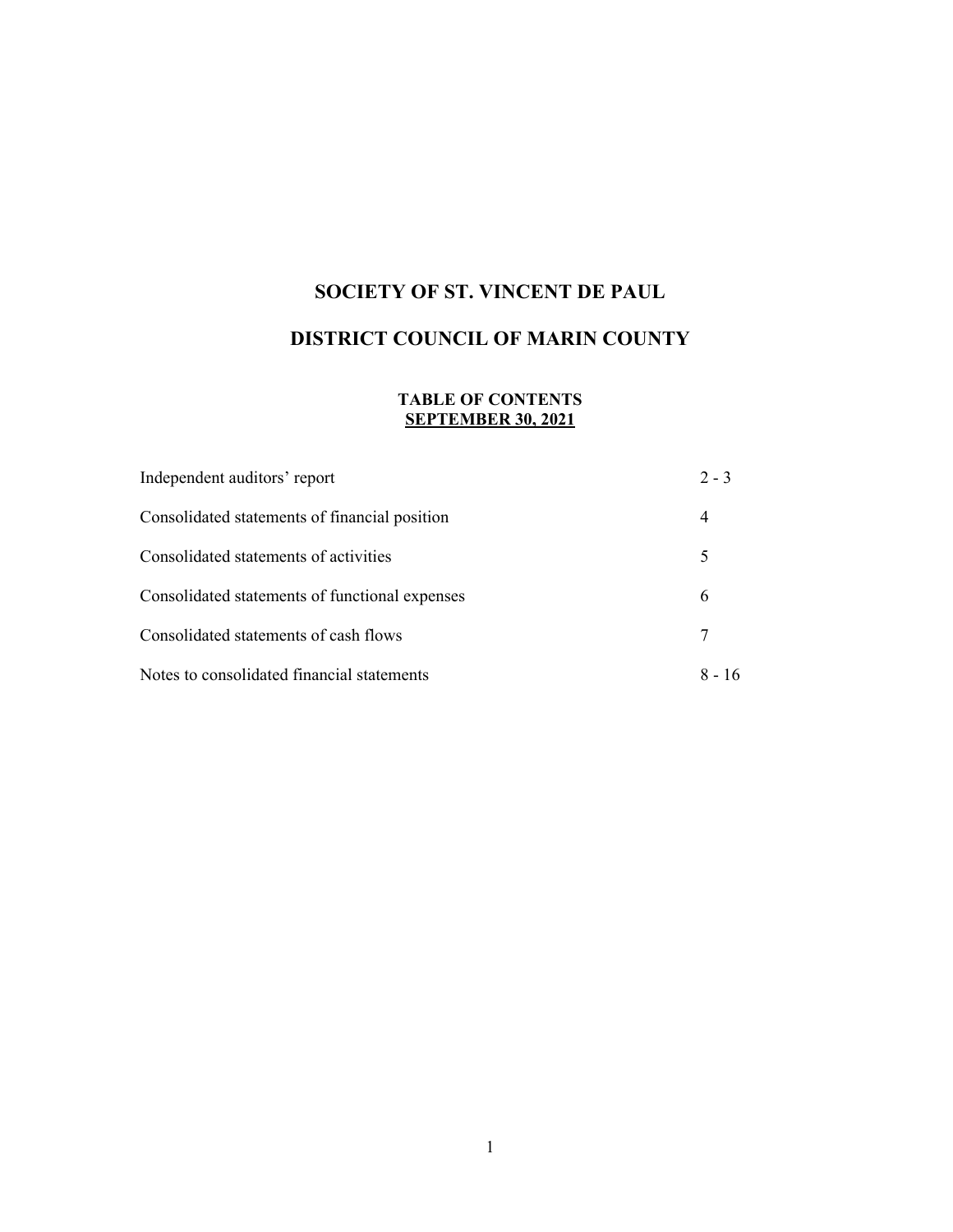

## **Independent Auditors' Report**

The Board of Directors Society of St. Vincent de Paul District Council of Marin County

### **Report on the Financial Statements**

We have audited the accompanying consolidated financial statements of the Society of St. Vincent de Paul, District Council of Marin County (a California not-for-profit corporation), which comprise the consolidated statements of financial position as of September 30, 2021, and the related consolidated statements of activities, functional expenses and cash flows for the year then ended, and the related notes to the consolidated financial statements.

## **Management's Responsibility for the Financial Statements**

Management is responsible for the preparation and fair presentation of these consolidated financial statements in accordance with accounting principles generally accepted in the United States of America; this includes the design, implementation, and maintenance of internal control relevant to the preparation and fair presentation of financial statements that are free from material misstatement, whether due to fraud or error.

### **Auditors' Responsibility**

Our responsibility is to express an opinion on these consolidated financial statements based on our audits. We conducted our audits in accordance with auditing standards generally accepted in the United States of America. Those standards require that we plan and perform the audit to obtain reasonable assurance about whether the financial statements are free from material misstatement.

An audit involves performing procedures to obtain audit evidence about the amounts and disclosures in the consolidated financial statements. The procedures selected depend on the auditor's judgment, including the assessment of the risks of material misstatement of the consolidated financial statements, whether due to fraud or error. In making those risk assessments, the auditor considers internal control relevant to the entity's preparation and fair presentation of the consolidated financial statements in order to design audit procedures that are appropriate in the circumstances, but not for the purpose of expressing an opinion on the effectiveness of the entity's internal control. Accordingly, we express no such opinion. An audit also includes evaluating the appropriateness of accounting policies used and the reasonableness of significant accounting estimates made by management, as well as evaluating the overall presentation of the financial statements.

We believe that the audit evidence we have obtained is sufficient and appropriate to provide a basis for our audit opinion.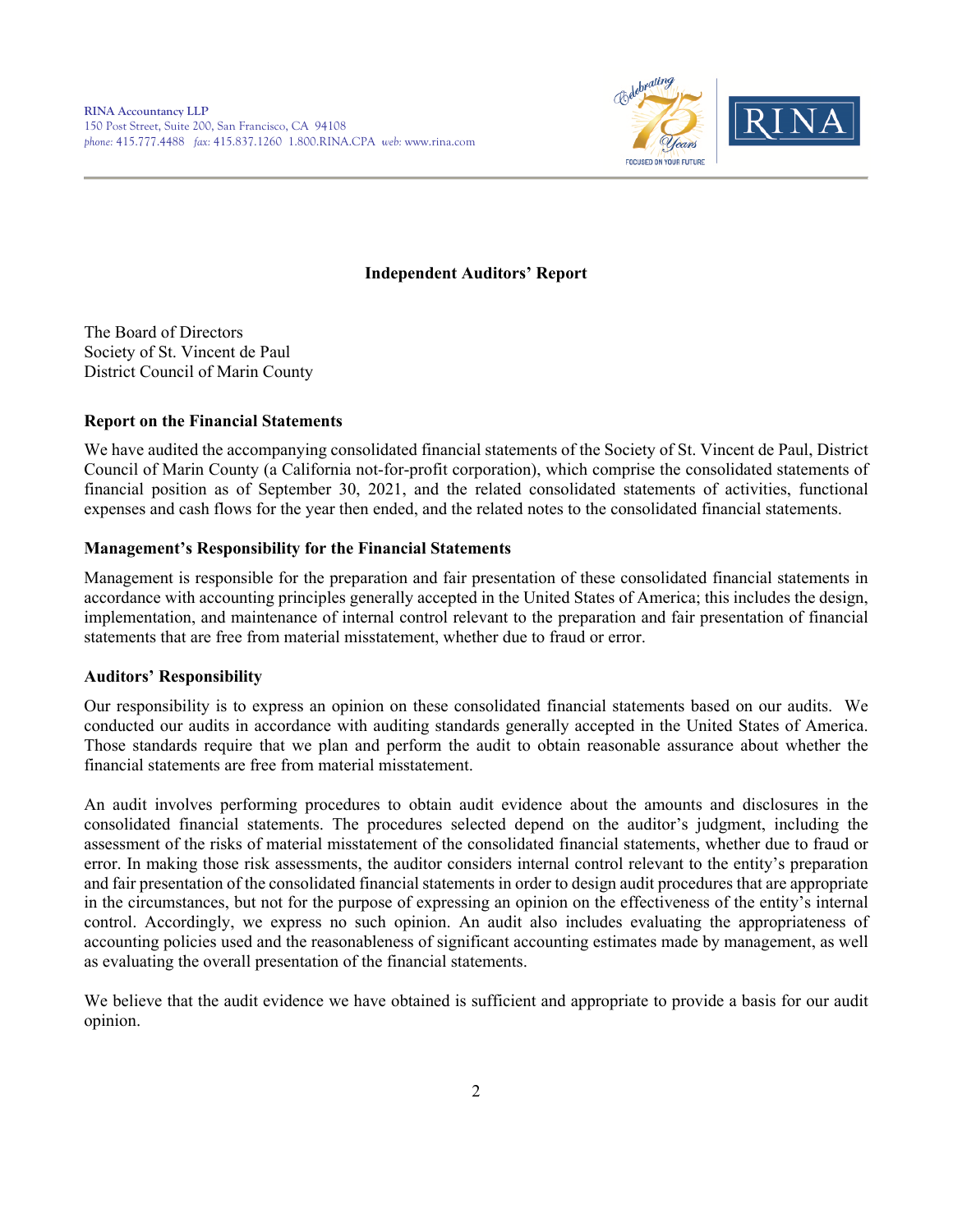## **Opinion**

In our opinion, the consolidated financial statements referred to above present fairly, in all material respects, the financial position of the Society of St. Vincent de Paul, District Council of Marin County as of September 30, 2021 and the changes in its net assets and its cash flows for the year then ended in accordance with accounting principles generally accepted in the United States of America.

## **Report on Summarized Comparative Information**

We have previously audited the financial statements of the Society of St. Vincent de Paul, District Council of Marin County as of September 30, 2020, and our report dated March 31, 2021 expressed an unmodified opinion on those statements. In our opinion, the summarized comparative information presented herein as of and for the year ended September 30, 2020, is consistent, in all material respects, with the audited consolidated financial statements from which it has been derived.

RINA Sccomturey LLP

Certified Public Accountants

San Francisco, California February 17, 2022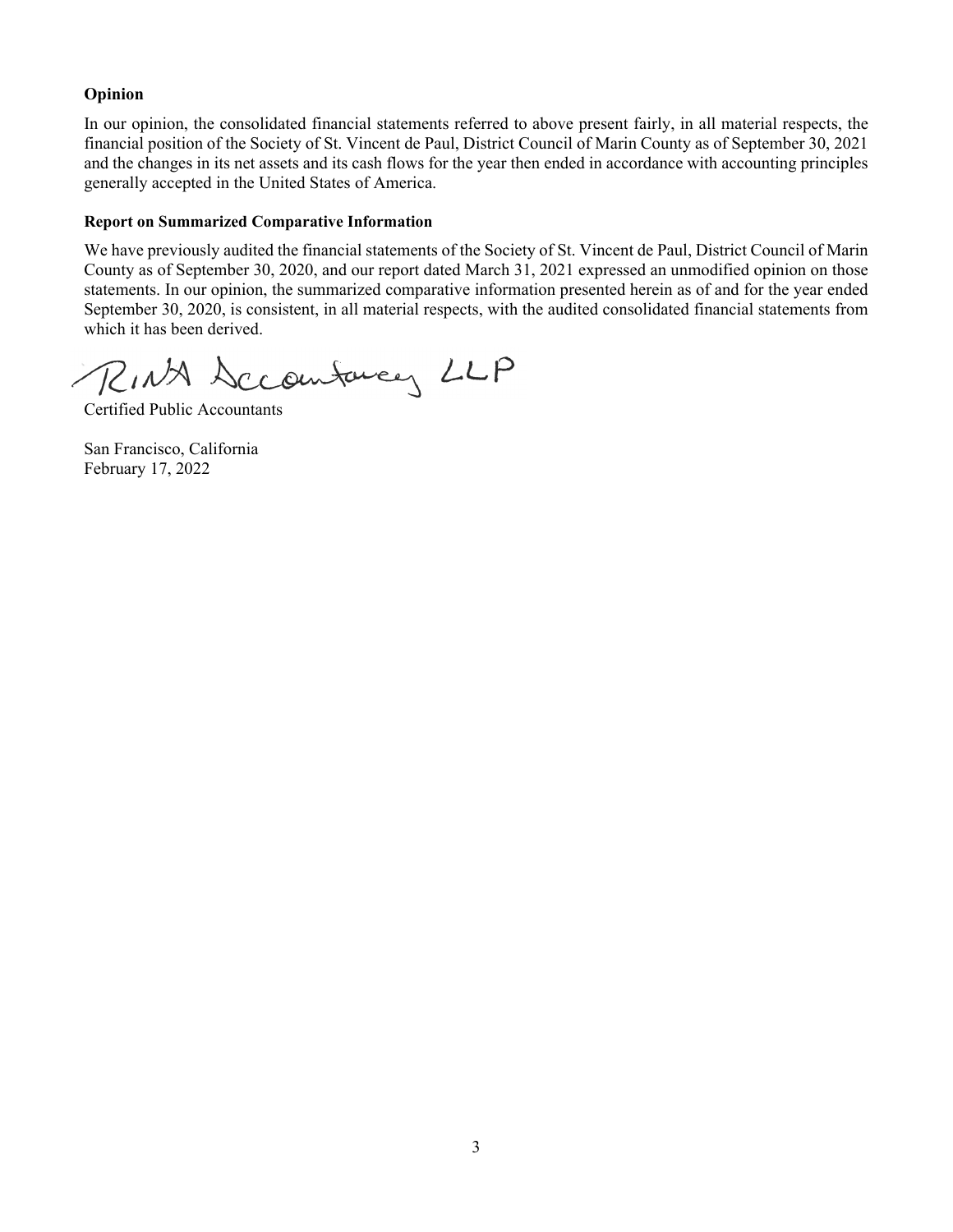## **CONSOLIDATED STATEMENTS OF FINANICAL POSITION - SEPTEMBER 30, 2021**

| ASSETS                                                    |              | 2021                 | 2020 |            |  |
|-----------------------------------------------------------|--------------|----------------------|------|------------|--|
| Current assets:                                           |              |                      |      |            |  |
| Cash and cash equivalents                                 | \$           | 988,740              | \$   | 1,819,415  |  |
| Investments                                               |              | 3,995,165            |      | 3,531,630  |  |
| Program receivables                                       |              | 534,686<br>1,750,000 |      | 302,462    |  |
| Bequest receivable<br>Contributions and other receivables |              | 1,997                |      | 27,050     |  |
| Prepaid expenses and other assets                         |              | 48,141               |      | 29,620     |  |
| Total current assets                                      |              | 7,318,729            |      | 5,710,177  |  |
|                                                           |              |                      |      |            |  |
| Deposits                                                  |              | 19,466               |      | 16,902     |  |
| Property & equipment, at cost, net                        |              | 4,272,870            |      | 4,450,552  |  |
| Beneficial interest in charitable remainder trust,        |              |                      |      |            |  |
| discounted to present value                               |              | 252,701              |      | 419,146    |  |
| <b>TOTAL ASSETS</b>                                       | <sup>S</sup> | 11,863,766           | \$   | 10,596,777 |  |
| LIABILITIES AND NET ASSETS                                |              |                      |      |            |  |
| Current liabilities:                                      |              |                      |      |            |  |
| Accounts payable                                          | \$           | 77,861               | \$   | 75,534     |  |
| Accrued vacation and payroll liabilities                  |              | 170,439              |      | 141,801    |  |
| Deferred revenue                                          |              | 496,280              |      |            |  |
| Current portion of Paycheck Protection Program loan       |              |                      |      | 174,873    |  |
| Total current liabilities                                 |              | 744,580              |      | 392,208    |  |
| Tenant security deposits                                  |              | 6,280                |      | 44,251     |  |
| Paycheck Protection Program loan, net of current          |              |                      |      | 139,377    |  |
| City of San Rafael note payable                           |              | 21,173               |      | 19,984     |  |
| Beneficial interest in charitable remainder trust         |              |                      |      |            |  |
| held for others, discounted to present value              |              | 252,601              |      | 419,146    |  |
| <b>TOTAL LIABILITIES</b>                                  |              | 1,024,634            |      | 1,014,966  |  |
| <b>NET ASSETS:</b>                                        |              |                      |      |            |  |
| Without donor restriction                                 |              | 7,495,492            |      | 6,329,447  |  |
| Board designated                                          |              | 2,657,902            |      | 2,351,758  |  |
| With donor restriction                                    |              | 685,738              |      | 900,606    |  |
| TOTAL NET ASSETS                                          |              | 10,839,132           |      | 9,581,811  |  |
| TOTAL LIABILITIES AND NET ASSETS                          | S.           | 11,863,766           | \$   | 10,596,777 |  |

See notes to consolidated financial statements.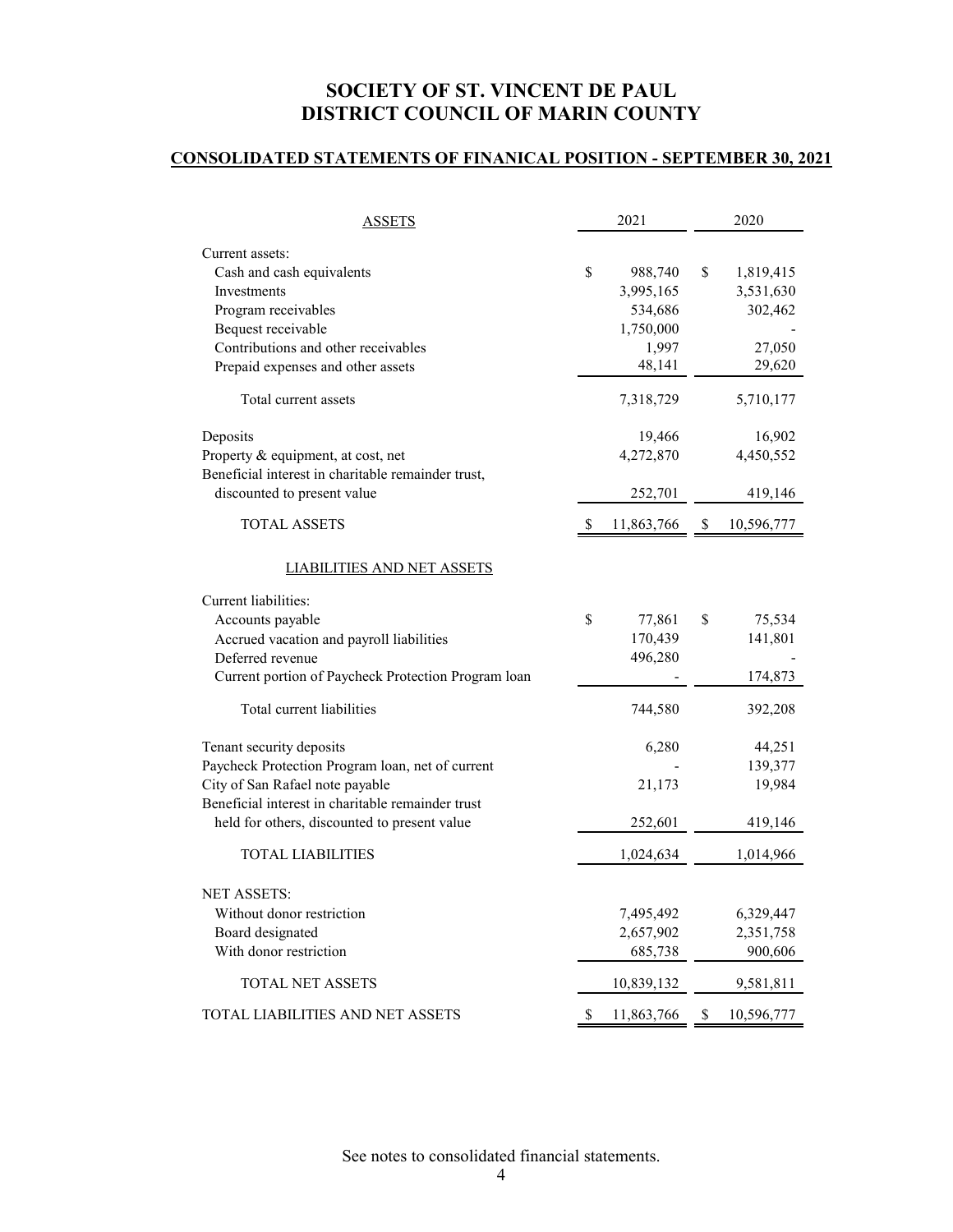## **CONSOLIDATED STATEMENTS OF ACTIVITIES – YEAR ENDED SEPTEMBER 30, 2021 (With summarized financial information for the year ended September 30, 2020)**

|                                              |    |              | Board |            | Total |              | With Donor |             | Total         |            |    |           |
|----------------------------------------------|----|--------------|-------|------------|-------|--------------|------------|-------------|---------------|------------|----|-----------|
|                                              |    | Unrestricted |       | Designated |       | Unrestricted |            | Restriction |               | 2021       |    | 2020      |
| <b>SUPPORT:</b>                              |    |              |       |            |       |              |            |             |               |            |    |           |
| Grants and contributions                     | \$ | 4,572,161    | \$    |            | \$    | 4,572,161    | \$.        | 271,792     | <sup>\$</sup> | 4,843,953  | \$ | 4,717,497 |
| Legacies and bequests                        |    | 2,017,200    |       |            |       | 2,017,200    |            |             |               | 2,017,200  |    | 430,943   |
| In-kind support                              |    | 520,863      |       |            |       | 520,863      |            |             |               | 520,863    |    | 724,199   |
| Special events, net of direct donor benefits |    |              |       |            |       |              |            |             |               |            |    |           |
| of \$0 and \$26,740, respectively            |    | 26,212       |       |            |       | 26,212       |            |             |               | 26,212     |    | 264,401   |
| Net assets released from restriction         |    | 486,660      |       |            |       | 486,660      |            | (486, 660)  |               |            |    |           |
| Total support                                |    | 7,623,096    |       |            |       | 7,623,096    |            | (214, 868)  |               | 7,408,228  |    | 6,137,040 |
| <b>REVENUE:</b>                              |    |              |       |            |       |              |            |             |               |            |    |           |
| Rental income                                |    | 233,604      |       |            |       | 233,604      |            |             |               | 233,604    |    | 453,003   |
| Auto & boat sales, net of direct expenses    |    |              |       |            |       |              |            |             |               |            |    |           |
| of \$0 for both fiscal years                 |    | 37,286       |       |            |       | 37,286       |            |             |               | 37,286     |    | 36,719    |
| Investment income, net of investment expense |    | 124,149      |       | 306.144    |       | 430,293      |            |             |               | 430,293    |    | 184,162   |
| Gain on disposal of assets                   |    |              |       |            |       |              |            |             |               |            |    | 1,500     |
| Miscellaneous                                |    | 524          |       |            |       | 524          |            |             |               | 524        |    | 7,335     |
| Total revenue                                |    | 395,563      |       | 306,144    |       | 701,707      |            |             |               | 701,707    |    | 682,719   |
| TOTAL SUPPORT AND REVENUE                    |    | 8,018,659    |       | 306,144    |       | 8,324,803    |            | (214, 868)  |               | 8,109,935  |    | 6,819,759 |
| <b>EXPENSES:</b>                             |    |              |       |            |       |              |            |             |               |            |    |           |
| Program services                             |    | 5,813,471    |       |            |       | 5,813,471    |            |             |               | 5,813,471  |    | 4,803,688 |
| General and administrative                   |    | 574,319      |       |            |       | 574,319      |            |             |               | 574,319    |    | 434,955   |
| Fundraising                                  |    | 464,824      |       |            |       | 464,824      |            |             |               | 464,824    |    | 486,666   |
| <b>TOTAL EXPENSES</b>                        |    | 6,852,614    |       |            |       | 6,852,614    |            |             |               | 6,852,614  |    | 5,725,309 |
| INCREASE (DECREASE) IN NET ASSETS            |    | 1,166,045    |       | 306,144    |       | 1,472,189    |            | (214, 868)  |               | 1,257,321  |    | 1,094,450 |
| NET ASSETS, beginning of year                |    | 6,329,447    |       | 2,351,758  |       | 8,681,205    |            | 900,606     |               | 9,581,811  |    | 8,487,361 |
| NET ASSETS, end of year                      | \$ | 7,495,492    | S     | 2,657,902  | S     | 10,153,394   | \$         | 685,738     | \$            | 10,839,132 | S. | 9,581,811 |

See notes to consolidated financial statements.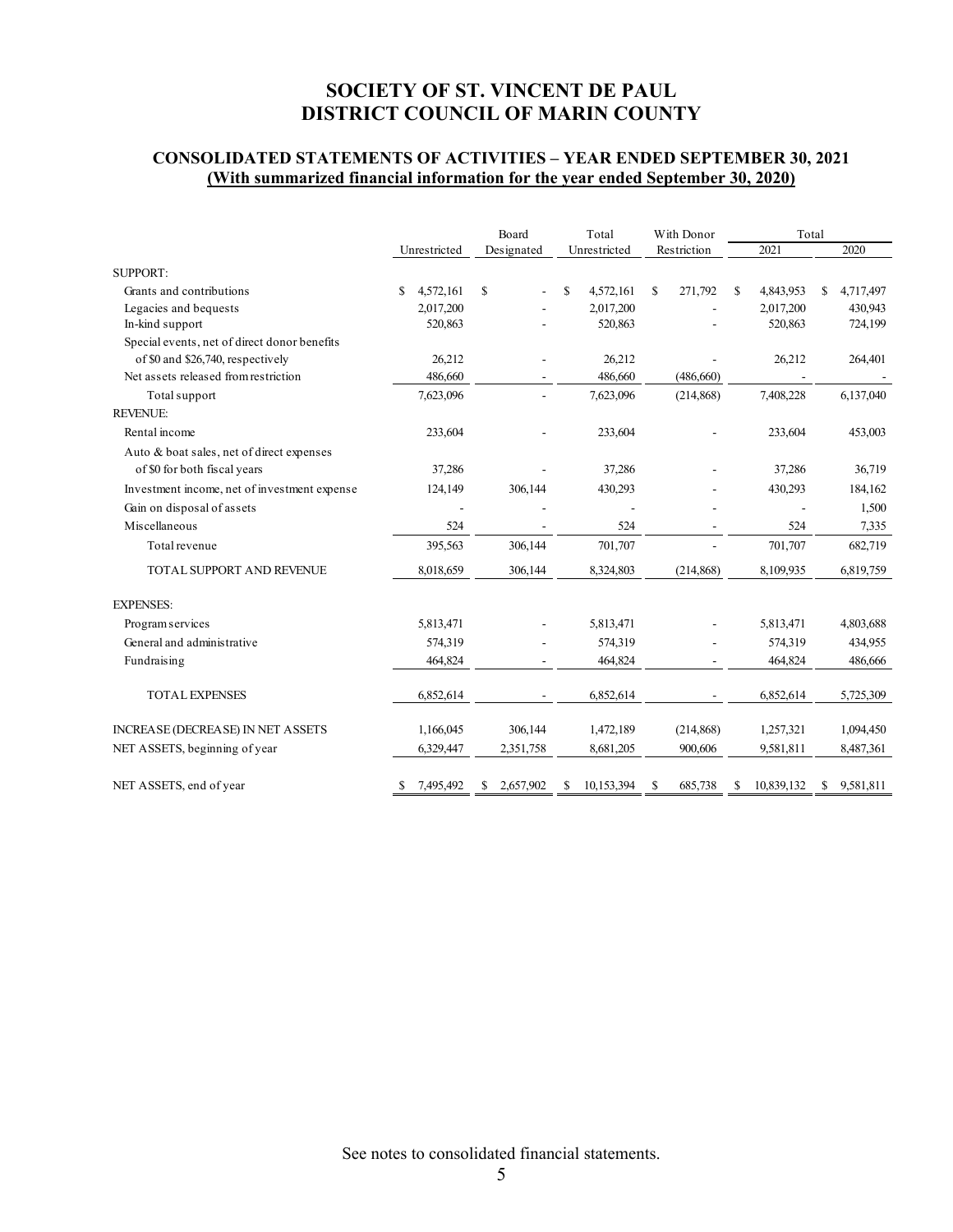## **CONSOLIDATED STATEMENTS OF FUNCTIONAL EXPENSES– YEAR ENDED SEPTEMBER 30, 2021 (With summarized financial information for the year ended September 30, 2020)**

|                                       |              | Program Services |                          |             | Support Services |                          |             |             |  |
|---------------------------------------|--------------|------------------|--------------------------|-------------|------------------|--------------------------|-------------|-------------|--|
|                                       | Council      | Free             |                          | Total       | General &        |                          | Total       |             |  |
|                                       | Activities   | Dining Room      | Conferences              | Programs    | Administrative   | Fundraising              | 2021        | 2020        |  |
| Client assistance                     | 283,404<br>S | \$<br>13,830     | \$2,334,536              | \$2,631,770 | \$<br>18,032     | \$<br>211                | \$2,650,013 | \$1,789,994 |  |
| Salaries, payroll taxes & benefits    | 1,436,542    | 444,947          |                          | 1,881,489   | 162,238          | 234,691                  | 2,278,418   | 2,024,663   |  |
| Food                                  |              | 500,581          | 80,522                   | 581,103     |                  |                          | 581,103     | 696,667     |  |
| Professional fees                     | 66,299       | 150              |                          | 66,449      | 240,380          | 96,907                   | 403,736     | 362,903     |  |
| Depreciation and amortization expense | 145,132      | 64,800           | $\overline{\phantom{a}}$ | 209,932     | 20,160           |                          | 230,092     | 229,491     |  |
| Communications and technology         | 36,185       | 1,958            | $\overline{\phantom{a}}$ | 38,143      | 52,083           | 5,824                    | 96,050      | 49,733      |  |
| Security                              |              | 93,867           | $\overline{\phantom{a}}$ | 93,867      | 760              |                          | 94,627      | 64,563      |  |
| Taxes, licenses & fees                | 61,574       | 1,971            |                          | 63,545      | 5,496            | 15,096                   | 84,137      | 90,803      |  |
| <b>Utilities</b>                      | 34,675       | 37,039           |                          | 71,714      | 7,827            |                          | 79,541      | 74,996      |  |
| Supplies                              | 11,100       | 43,157           |                          | 54,257      | 21,847           | 1,615                    | 77,719      | 60,423      |  |
| Printing & postage                    | 442          | 16               |                          | 458         | 663              | 74,584                   | 75,705      | 89,697      |  |
| Insurance                             | 33,847       | 14,021           | $\overline{\phantom{a}}$ | 47,868      | 7,006            | 2,804                    | 57,678      | 52,664      |  |
| Building repairs & maintenance        | 19,902       | 360              | $\overline{\phantom{a}}$ | 20,262      | 10,880           | 2,458                    | 33,600      | 38,200      |  |
| Equipment repairs & maintenance       | 300          | 7,949            | $\overline{\phantom{a}}$ | 8,249       | 6,369            | $\overline{\phantom{a}}$ | 14,618      | 14,267      |  |
| Travel & transportation               | 171          | 337              |                          | 508         | 5,888            | 130                      | 6,526       | 3,232       |  |
| Dues & subscriptions                  | 1,458        | 845              |                          | 2,303       | 2,349            | 600                      | 5,252       | 3,933       |  |
| Conventions & meetings                | 642          |                  |                          | 642         | 1,039            | 1,802                    | 3,483       | 1,714       |  |
| Vehicle repairs                       | 150          | 433              |                          | 583         | 79               |                          | 662         | 982         |  |
| Special events                        |              |                  |                          |             |                  | 26                       | 26          | 16,021      |  |
| Miscellaneous expense                 | 27,215       | 4,610            | 8,504                    | 40,329      | 11,223           | 28,076                   | 79,628      | 60,363      |  |
| <b>TOTAL</b>                          | \$2,159,038  | \$1,230,871      | \$2,423,562              | \$5,813,471 | 574,319          | \$464,824                | \$6,852,614 | \$5,725,309 |  |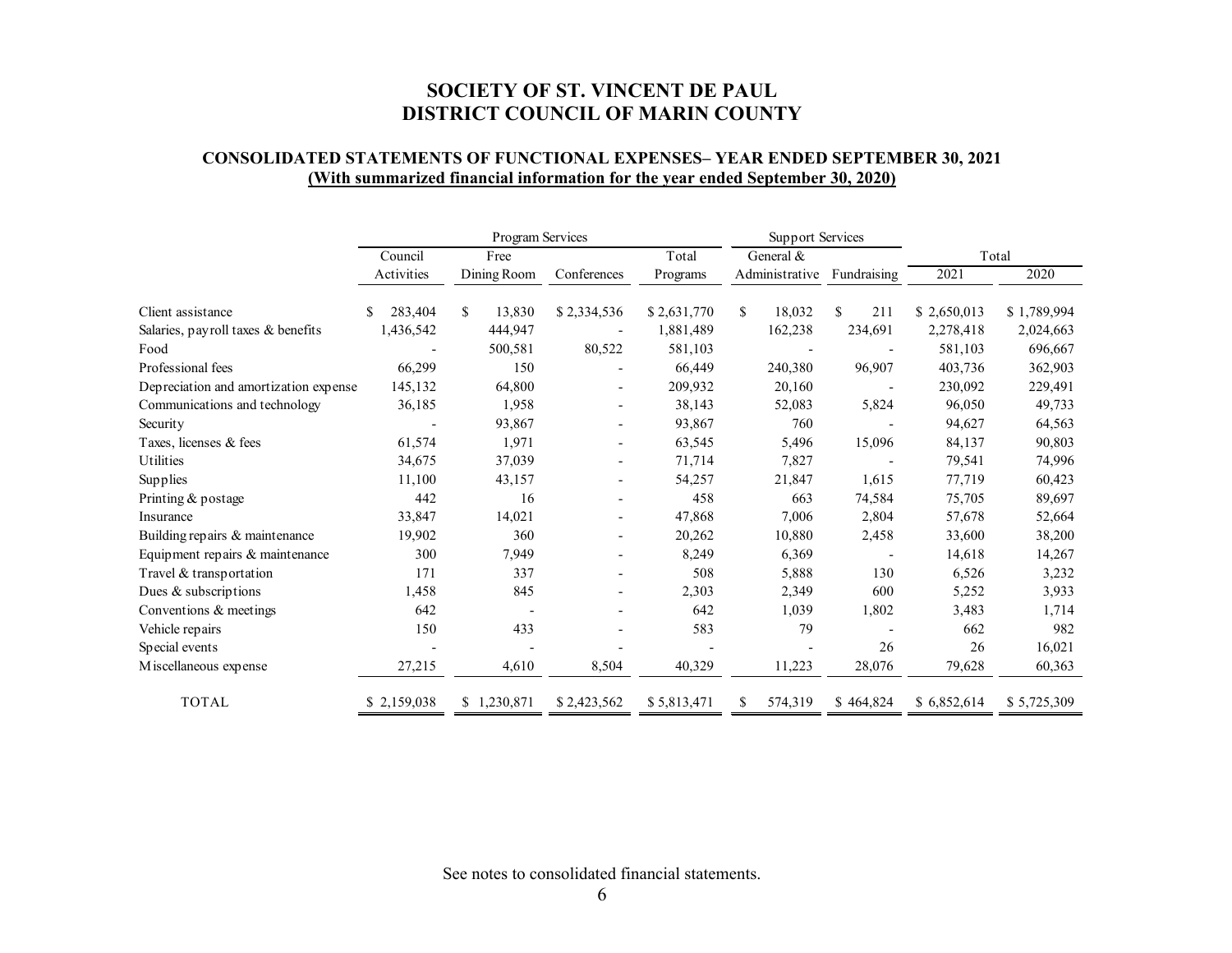## **CONSOLIDATED STATEMENTS OF CASH FLOWS**

|                                                                                                             |    | Year Ended<br>September 30, 2021 | Year Ended<br>September 30, 2020 |            |  |
|-------------------------------------------------------------------------------------------------------------|----|----------------------------------|----------------------------------|------------|--|
| CASH FLOWS FROM OPERATING ACTIVITIES:                                                                       |    |                                  |                                  |            |  |
| Increase (decrease) in net assets                                                                           | \$ | 1,257,321                        | \$                               | 1,094,450  |  |
|                                                                                                             |    |                                  |                                  |            |  |
| Adjustments to reconcile increase (decrease) in net<br>assets to net cash provided by operating activities: |    |                                  |                                  |            |  |
|                                                                                                             |    |                                  |                                  |            |  |
| Depreciation and amortization expense                                                                       |    | 230,092                          |                                  | 229,491    |  |
| Unrealized loss (gain) on investments                                                                       |    | (307, 853)                       |                                  | 137,024    |  |
| Realized gain on investments                                                                                |    | (33,890)                         |                                  | (253, 461) |  |
| Donated stock                                                                                               |    | (118, 374)                       |                                  | (276, 758) |  |
| Amortization of imputed interest on note payable                                                            |    | 1,189                            |                                  | 1,122      |  |
| Loss (gain) on asset disposal                                                                               |    |                                  |                                  | (1,500)    |  |
| Forgiveness of Payroll Protection Program note                                                              |    | (314,250)                        |                                  |            |  |
| Decrease (increase) in:                                                                                     |    |                                  |                                  |            |  |
| Program receivables                                                                                         |    | (232, 224)                       |                                  | (40,202)   |  |
| Bequest receivable                                                                                          |    | (1,750,000)                      |                                  |            |  |
| Contributions receivable                                                                                    |    | 27,050                           |                                  | (19,674)   |  |
| Other receivables                                                                                           |    | (1,997)                          |                                  |            |  |
| Prepaid expenses and other assets                                                                           |    | (21,085)                         |                                  | 12,772     |  |
| Interest in charitable remainder trust, as discounted                                                       |    | 166,445                          |                                  | (419, 146) |  |
| Increase (decrease) in:                                                                                     |    |                                  |                                  |            |  |
| Accounts payable                                                                                            |    | 2,327                            |                                  | (17,341)   |  |
| Accrued vacation and payroll liabilities                                                                    |    | 28,638                           |                                  | 15,158     |  |
| Deferred revenue                                                                                            |    | 496,280                          |                                  |            |  |
| Tenant security deposits                                                                                    |    | (37,971)                         |                                  | 2,485      |  |
| Interest in charitable remainder trusts payable to others                                                   |    | (166, 545)                       |                                  | 419,146    |  |
| NET CASH PROVIDED (USED) BY OPERATING ACTIVITIES                                                            |    | (774, 847)                       |                                  | 883,566    |  |
| CASH FLOWS FROM INVESTING ACTIVITIES:                                                                       |    |                                  |                                  |            |  |
| Net proceeds from asset disposal                                                                            |    |                                  |                                  | 1,500      |  |
| Purchase of property and equipment                                                                          |    | (52, 410)                        |                                  | (113,748)  |  |
| Purchase of marketable securities                                                                           |    | (2,212,005)                      |                                  | (75, 422)  |  |
| Proceeds from sale of marketable securities                                                                 |    | 2,208,587                        |                                  | 107,666    |  |
| NET CASH USED BY INVESTING ACTIVITIES                                                                       |    | (55, 829)                        |                                  | (80,004)   |  |
| CASH FLOWS FROM FINANCING ACTIVITIES:                                                                       |    |                                  |                                  |            |  |
| Proceeds from Payroll Protection Program note                                                               |    |                                  |                                  | 314,250    |  |
| NET CASH PROVIDED BY FINANCING ACTIVITIES                                                                   |    |                                  |                                  | 314,250    |  |
| NET INCREASE (DECREASE) IN CASH AND CASH EQUIVALENTS                                                        |    | (830,675)                        |                                  | 1,117,812  |  |
| CASH AND CASH EQUIVALENTS, beginning of year                                                                |    | 1,819,415                        |                                  | 701,603    |  |
| CASH AND CASH EQUIVALENTS, end of year                                                                      | \$ | 988,740                          | S                                | 1,819,415  |  |
| SUPPLEMENTAL DISCLOSURE OF CASH FLOW                                                                        |    |                                  |                                  |            |  |
| <b>INFORMATION:</b>                                                                                         |    |                                  |                                  | 789        |  |
| Cash paid during the year for interest                                                                      | -S | 430                              | S                                |            |  |

See notes to consolidated financial statements.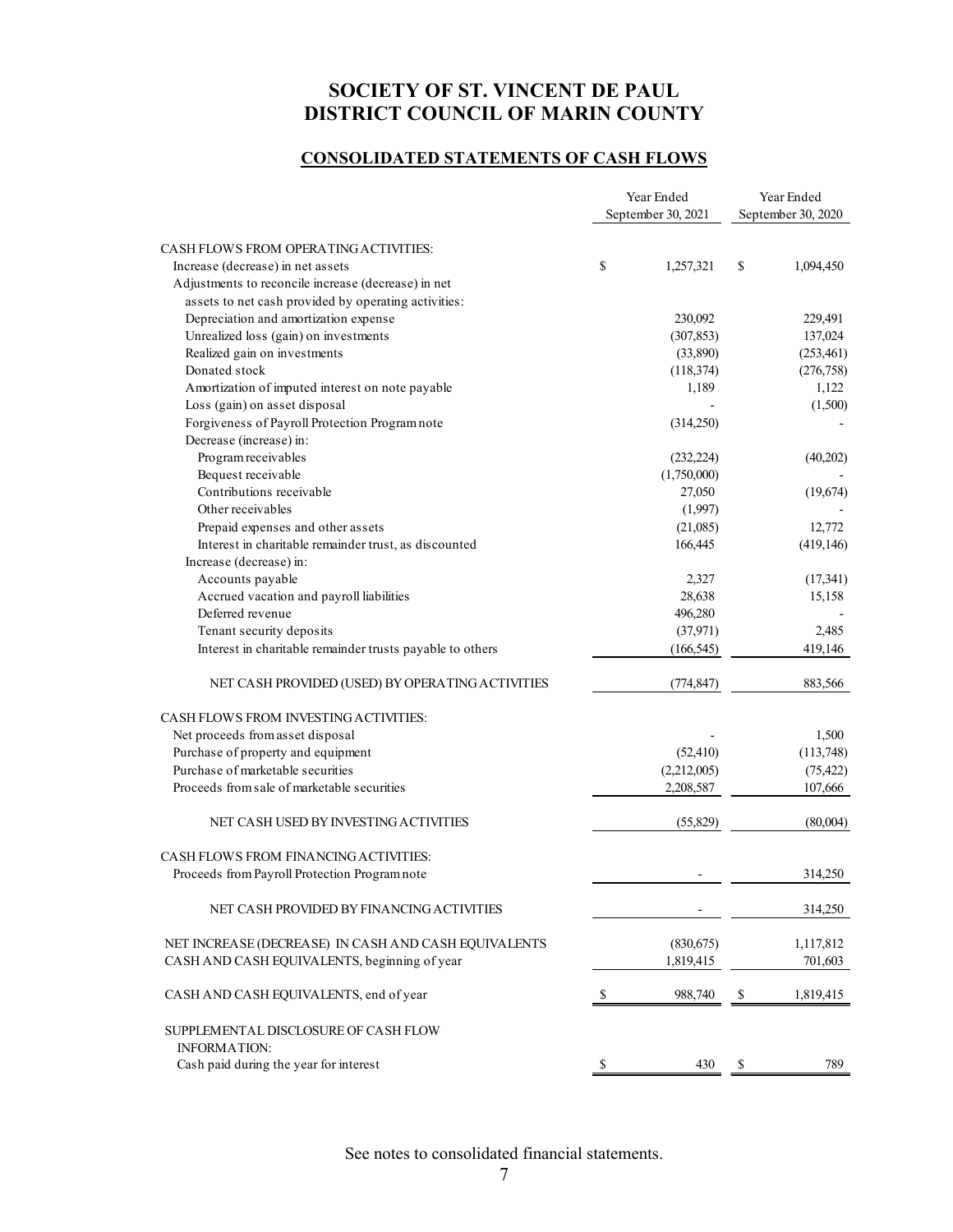#### **NOTES TO CONSOLIDATED FINANCIAL STATEMENTS – SEPTEMBER 30, 2021**

## **Note 1. ORGANIZATION AND NATURE OF ACTIVITIES:**

Nature of activities:

The District Council of Marin County, Society of St. Vincent de Paul (the Society) is a local affiliate of the Society of St. Vincent de Paul, an international, Catholic lay not-for-profit organization of men and women who voluntarily offer services to individuals in need. The Society's goal is to provide services to economically disadvantaged families and individuals in Marin County. The Society offers compassionate, individualized assistance to help the neediest neighbors obtain nutritious food, shelter, and housing assistance. We also offer clients help with medical and dental assistance, clothing, and furniture.

St. Vincent de Paul Society of Marin County is an independently incorporated, nonprofit organization that is governed by its own Board of Directors and is solely responsible for its own fundraising and program operations. The majority of the Society's funding is received in the form of contributions from individuals, local government grants and small foundations. All of the donations received serve the people of Marin.

Major programs consist of:

*Council Activities* – Trained volunteers meet with individuals and/or families in order to develop a trusting relationship and to ascertain how they can best be served. The assistance provided may take the form of housing counseling and placement, case management, direct aid, intervention, advocacy or moral support. This "neighbor helping neighbor" model holds respect as the dearest attribute: The Society respects those it serves for their many experiences, their struggles, their talents and their humanity.

*Free Dining Room* – Using the same volunteer-driven model, neighbors provide neighbors with sustenance, a place for respite and a listening heart. The Society serves hot, nutritious meals 365 days of the year.

*Conferences* – In most Catholic parishes within Marin County, small groups of men and women organize local volunteer efforts to assist neighbors in need. These groups, known as Conferences, provide help to people of all faiths and backgrounds, preventing eviction and homelessness by addressing financial crises on a case by case basis. Some of the services offered include emergency financial assistance for auto repair, rent, medical and dental treatment, utilities, food pantries, overnight shelter vouchers, and assistance with obtaining clothing and furniture. While not social workers, volunteers also provide solace and comfort for people at risk of isolation and depression.

*Homeless Outreach* – The Marin Homeless Outreach Team (HOT) is a collaborative effort of local public and nonprofit entities designed to bridge the system gaps and assist those in greatest need to access permanent housing. Using national best practices, HOT focuses at any given time on a small number of people experiencing chronic homelessness and crafts a personalized housing plan for each. Plans may include access to behavioral health treatment, re-engagement with family, or wraparound case management, all with the goal of placing that person as quickly as possible in permanent housing appropriate for their needs.

*Housing* – The Society provides permanent supportive housing to chronically homeless individuals in a variety of locations across the county. Supportive housing provides long-term housing stabilization services that include individualized case management, connection with critical medical or mental health services and meaningful daily activities.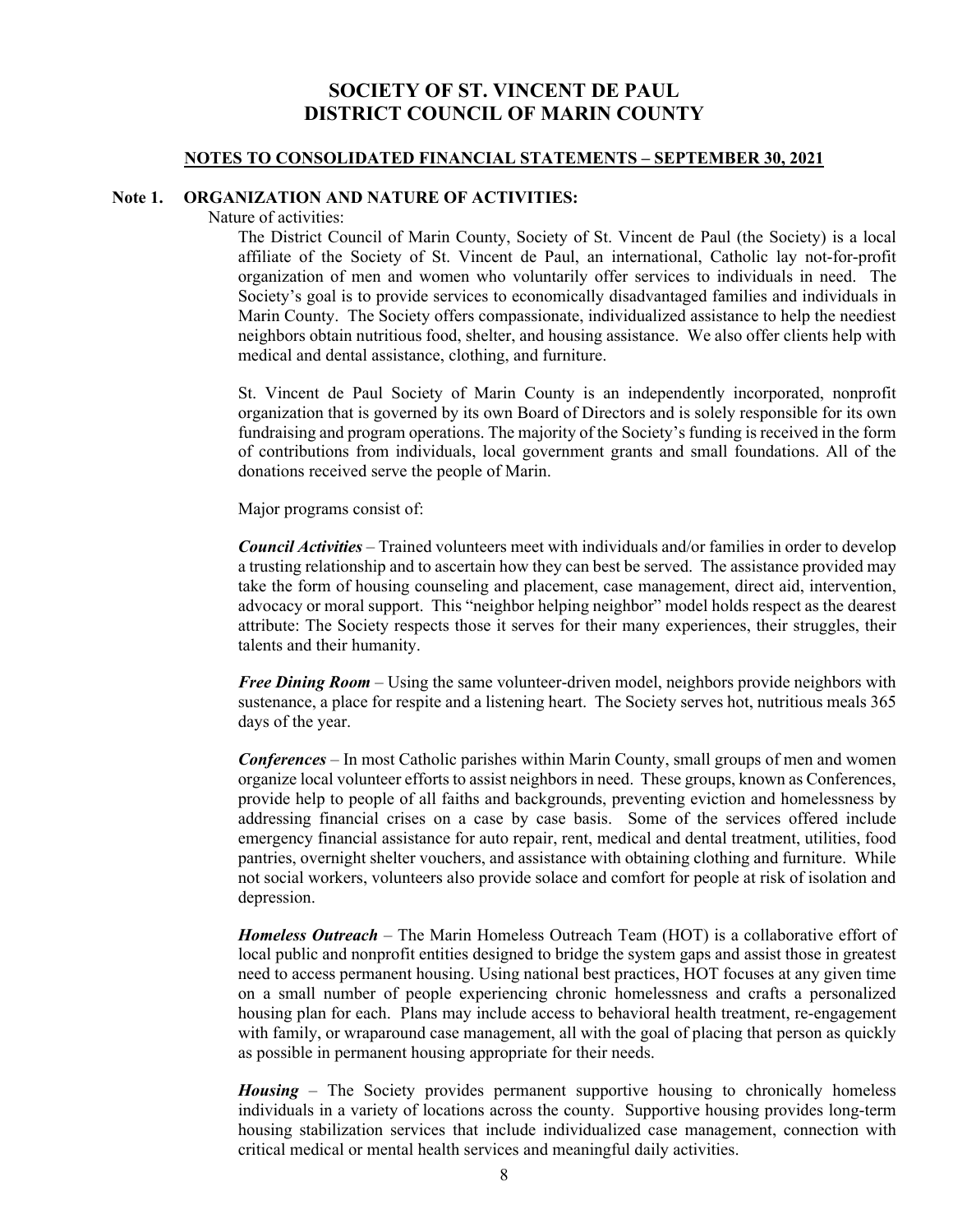#### **NOTES TO CONSOLIDATED FINANCIAL STATEMENTS – SEPTEMBER 30, 2021**

## **Note 2. SUMMARY OF SIGNIFICANT ACCOUNTING POLICIES:**

Basis of accounting:

The financial statements are prepared on the accrual basis of accounting in accordance with accounting principles generally accepted in the United States of America specific to not-for-profit organizations. Under the accrual basis of accounting, support is recognized with it is awarded, revenues are recognized when they are earned, and expenses are recognized when the liability is incurred.

#### Principles of consolidation:

The financial statements of the Society include the accounts of the Society and the entities it wholly owns; 191 Kenwood Court, LLC and Paris Park & Union LLC, both California single member LLC's formed March 29, 2017. All significant intercompany accounts and transactions are eliminated.

#### Basis of presentation:

The Society reports information regarding its financial position and activities according to two classes of net assets, as applicable: net assets without donor restrictions and net assets with donor restrictions. A description of the two net assets categories follows:

Net assets without donor restrictions represent net assets that are not subject to donor-imposed stipulations.

Net assets with donor restrictions represent net assets subject to donor-imposed stipulations that may or will be met either by actions of the Foundation and/or the passage of time. See Note 12 for a summary of net assets with donor restrictions as of September 30, 2021.

#### Revenue recognition:

Support and revenue from donation, without donor-imposed restrictions, are reported as unrestricted support in the period received.

Gifts of cash and other assets are reported as restricted support if they are received with donor stipulations that limit the use of the donated assets. When a donor restriction expires, that is, when a stipulated time restriction ends, or purpose restriction is accomplished, net assets with donor restrictions are reclassified to net assets without donor restrictions and reported in the statement of activities as net assets released from restrictions.

If restricted donations are made and restrictions satisfied during the same fiscal year, activity is reported as unrestricted in the statement of activity. If restrictions are not satisfied at fiscal-yearend, donations are recorded as net assets with donor restrictions.

Gifts of fixed assets are reported as unrestricted support unless explicit donor stipulations specify how the donated assets must be used. Gifts of long-lived assets with explicit restrictions that specify how the assets are to be used and gifts of cash or other assets that must be used to acquire long-lived assets are reported as restricted support. Absent explicit donor stipulations about how long those assets must be maintained, expirations of donor restrictions are reported when the donated or acquired assets are placed in service.

Fundraising event revenue is recognized when the event occurs.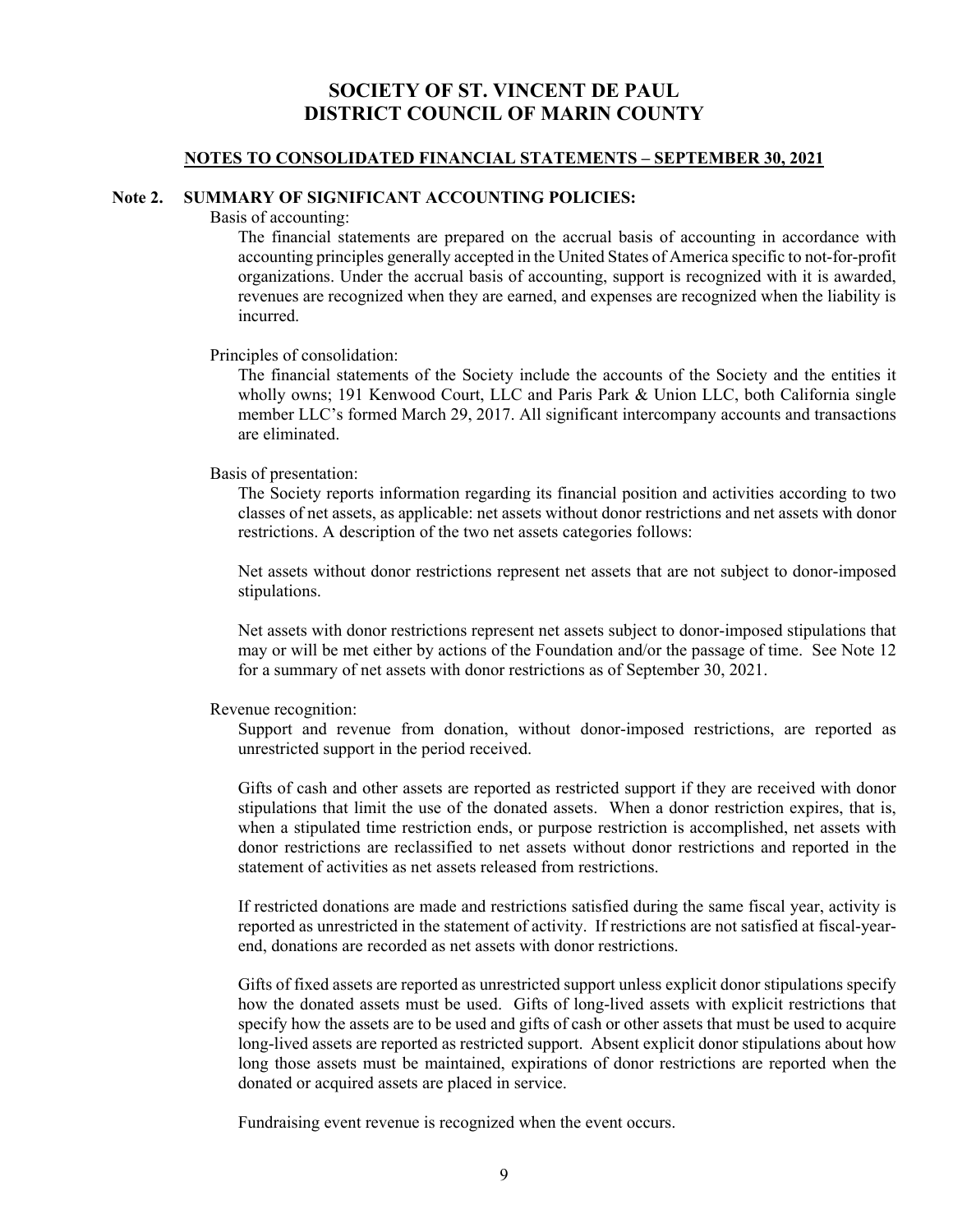### **NOTES TO CONSOLIDATED FINANCIAL STATEMENTS – SEPTEMBER 30, 2021**

### **Note 2. SUMMARY OF SIGNIFICANT ACCOUNTING POLICIES (Continued):**

Cash and cash equivalents:

Cash and cash equivalents consist of bank checking and savings accounts, as well as cash funds held with investment brokerage firms with original maturities of three months or less.

#### Investments:

Investments consist of marketable securities held with a brokerage firm. Marketable securities are classified as current assets and recorded at prices quoted daily by a national exchange.

The Society carries certain assets and liabilities at fair value. Fair value is defined as the price that would be received to sell an asset or paid to transfer a liability in an orderly transaction between market participants at the measurement date. The Society classifies its financial assets and liabilities according to three levels and maximizes the use of observable inputs and minimizes the use of unobservable inputs when measuring fair value.

- Level 1 Quoted market prices (unadjusted) in active markets for identical assets or liabilities that the entity has the ability to access at the measurement date.
- Level 2 Observable inputs other than quoted prices included within Level I such as quoted prices for similar securities or quoted prices in inactive markets.
- Level 3 Unobservable inputs for the asset or liability that are not corroborated by market data.

#### Contributions receivable:

Contributions receivable are recorded based on written promises received from donors. All amounts are deemed fully collectible within one year of the balance sheet date.

#### Property and equipment:

Fixed assets with an initial cost of at least \$2,500 are capitalized and stated at cost. Donated fixed assets are stated at their fair market value at the time of donation. Depreciation is computed using the straight-line method over the estimated useful lives of the respective assets, which range from 3 to 37.5 years for fixed assets currently on the books

#### Deferred revenue:

Advances on grants and donations for specified future events are deferred and recognized as income in the period that the allowable expenses are incurred.

Functional allocation of expenses:

Costs of providing the various programs and other activities have been summarized on a functional basis in the statement of activities. Accordingly, certain costs have been allocated among the programs and supporting services benefited.

#### Income taxes:

The Society is a not-for-profit organization that has been granted exemption from Federal and State income taxes under Internal Revenue Code Section  $501(c)(3)$  and by the California Franchise Tax Board. Accordingly, there is no provision for Federal or State income taxes.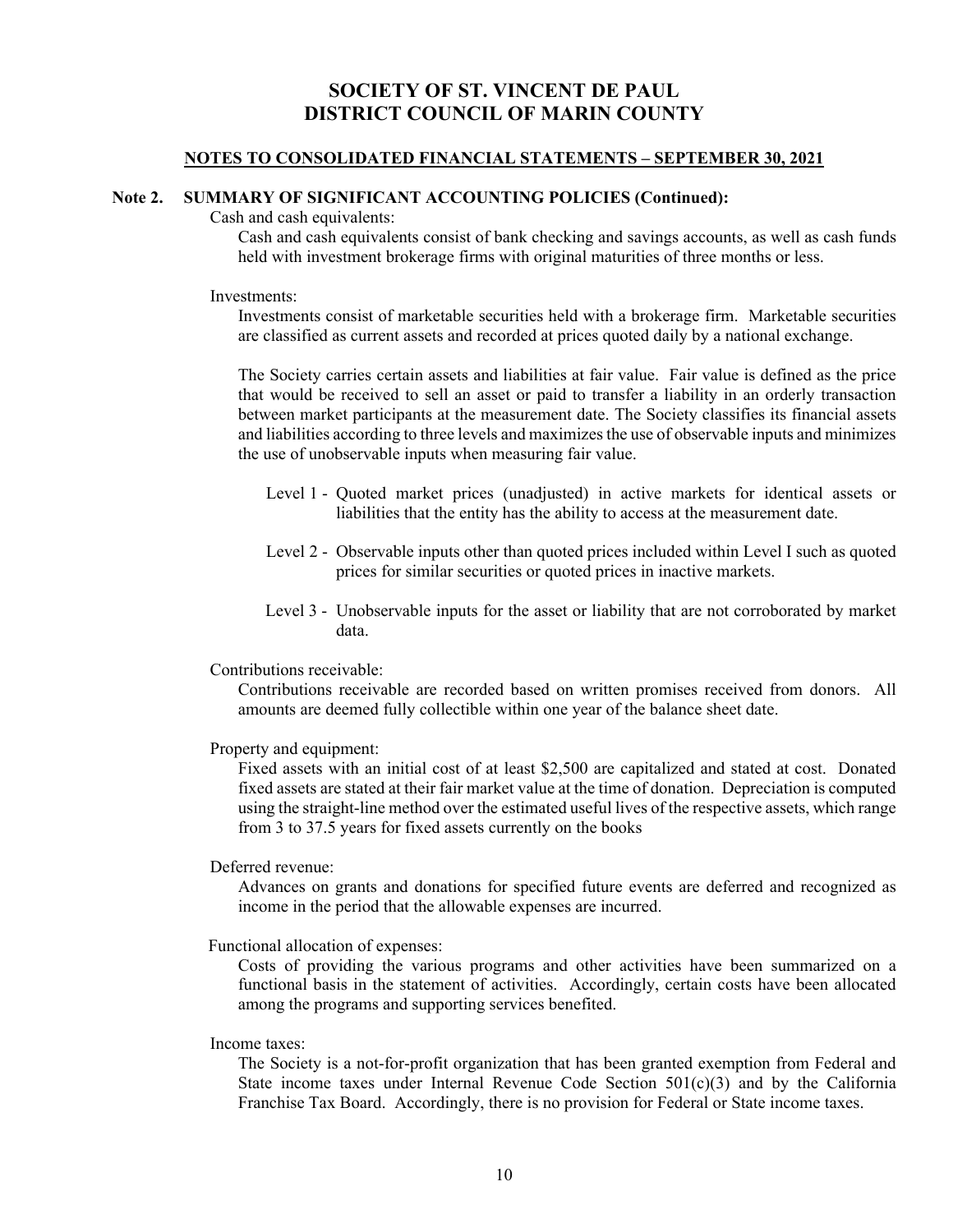## **NOTES TO CONSOLIDATED FINANCIAL STATEMENTS – SEPTEMBER 30, 2021**

## **Note 2. SUMMARY OF SIGNIFICANT ACCOUNTING POLICIES (Continued):**

Comparative data:

The financial statement information for the year ended September 30, 2020, presented for comparative purposes, is not intended to be a complete financial statement presentation. For a complete presentation, please refer to the financial statements for that fiscal year.

Recent accounting pronouncements:

In February 2016, the FASB issued *ASU 2016-02, Leases (Topic 842)*. The new standard will supersede much of the existing authoritative literature for leases. This guidance requires lessees, among other things, to recognize right-of-use assets and liabilities on their Statement of Financial Position for all leases with lease terms longer than twelve months. The standard will be effective for non-public business entities for fiscal years beginning after December 15, 2021 with early application permitted. The Society is currently evaluating the impact this guidance will have on its financial statements.

## **Note 3. NATURE OF ESTIMATES:**

The preparation of financial statements in conformity with accounting principles generally accepted in the United States of America ("GAAP") requires management to make estimates and assumptions that affect the reported amounts of assets and liabilities and disclosures of contingent assets and liabilities at the date of the financial statements, and the reported amounts of revenues and expenses during the reporting period. Actual results could differ from those estimates.

In-kind contributions:

 Due to the inherent difficulty of collecting information relating to the occurrence and valuation of in-kind contributions, it is at least reasonably possible that the actual dollar value of contributions received differs significantly from the amount recorded in these financial statements.

## **Note 4. CONCENTRATIONS OF CREDIT RISK:**

Financial instruments which are potentially subject to credit risk consist principally of cash, and cash equivalent investments, receivables and assets of the pooled income fund. Cash and cash equivalents were held in high credit quality financial institutions in the United States of America. At times, the account balances may exceed the institutions' federally insured limits. Investments are held at brokerage firms in amounts which may exceed the guaranteed amount of the Securities Investor Protection Corporation. Management believes that the risk of loss is minimal and has not experienced any losses in its accounts.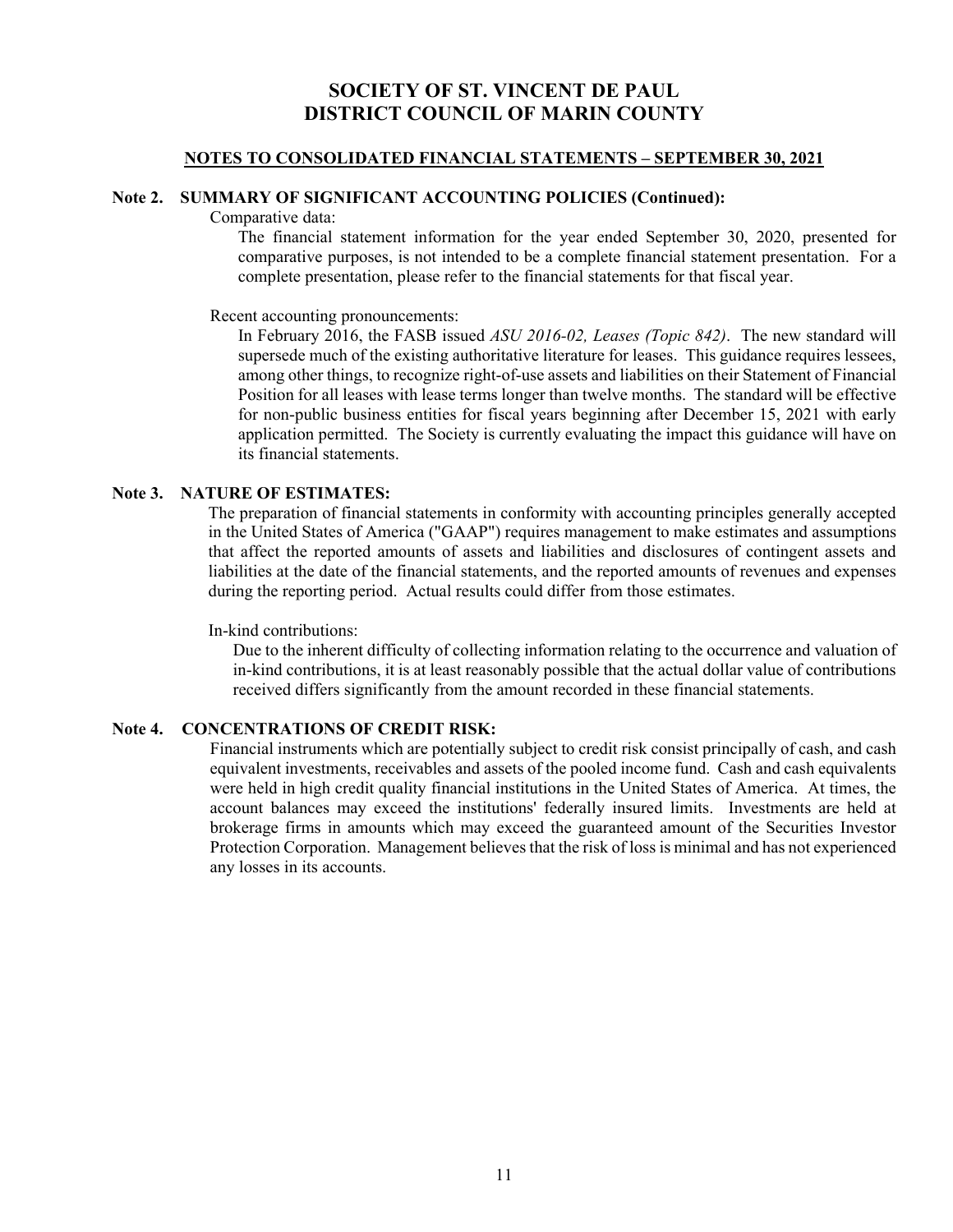## **NOTES TO CONSOLIDATED FINANCIAL STATEMENTS – SEPTEMBER 30, 2021**

## **Note 5. LIQUIDITY AND AVAILABILITY:**

Financial assets available for general expenditure, that is, without donor or other restrictions limiting their use, within one year of the balance sheet date, comprise the following:

| Cash and cash equivalents           | S | 988,740     |
|-------------------------------------|---|-------------|
| Investments                         |   | 3,995,165   |
| Bequest receivable                  |   | 1,750,000   |
| Program receivables                 |   | 534,686     |
| Contributions and other receivables |   | 1,997       |
|                                     |   | 7,270,588   |
| Less:                               |   |             |
| Amounts restricted by donor         |   | (685,739)   |
| Board-designated                    |   | (2,657,903) |
|                                     |   | (3,343,642) |
| Available for general expenditures  |   | 3.926.946   |

The board-designated reserve is available for the purposes described in Note 11. The Board may at any time change the purposes for which the board-designated reserve may be spent.

## **Note 6. INVESTMENTS:**

The investments are reported at fair value in the accompanying statements of financial position. The following table presents the fair value measurement information for investments:

|                                     |                          | Investments at Fair Value as of September 30, 2021 |                                    |     |                                                      |                           |  |  |  |
|-------------------------------------|--------------------------|----------------------------------------------------|------------------------------------|-----|------------------------------------------------------|---------------------------|--|--|--|
|                                     | Level 1                  |                                                    | Level 2                            |     | Level 3                                              | Total                     |  |  |  |
| Exchange traded funds<br>Bond funds | \$1,790,461<br>2,204,704 | -SS                                                | $\sim$<br>$\overline{\phantom{a}}$ | - S | $\overline{\phantom{a}}$<br>$\overline{\phantom{a}}$ | \$ 1,790,461<br>2,204,704 |  |  |  |
| Total investments at fair value     | \$3,995,165              |                                                    | ۰                                  |     | $\overline{\phantom{a}}$                             | 3,995,165                 |  |  |  |

Components of investment income are as follows at September 30, 2021:

| Realized and unrealized gains \$ | 341,743  |
|----------------------------------|----------|
| Interest and dividends           | 100,720  |
| Investment fees                  | (12,170) |
| Total investment income          | 430,293  |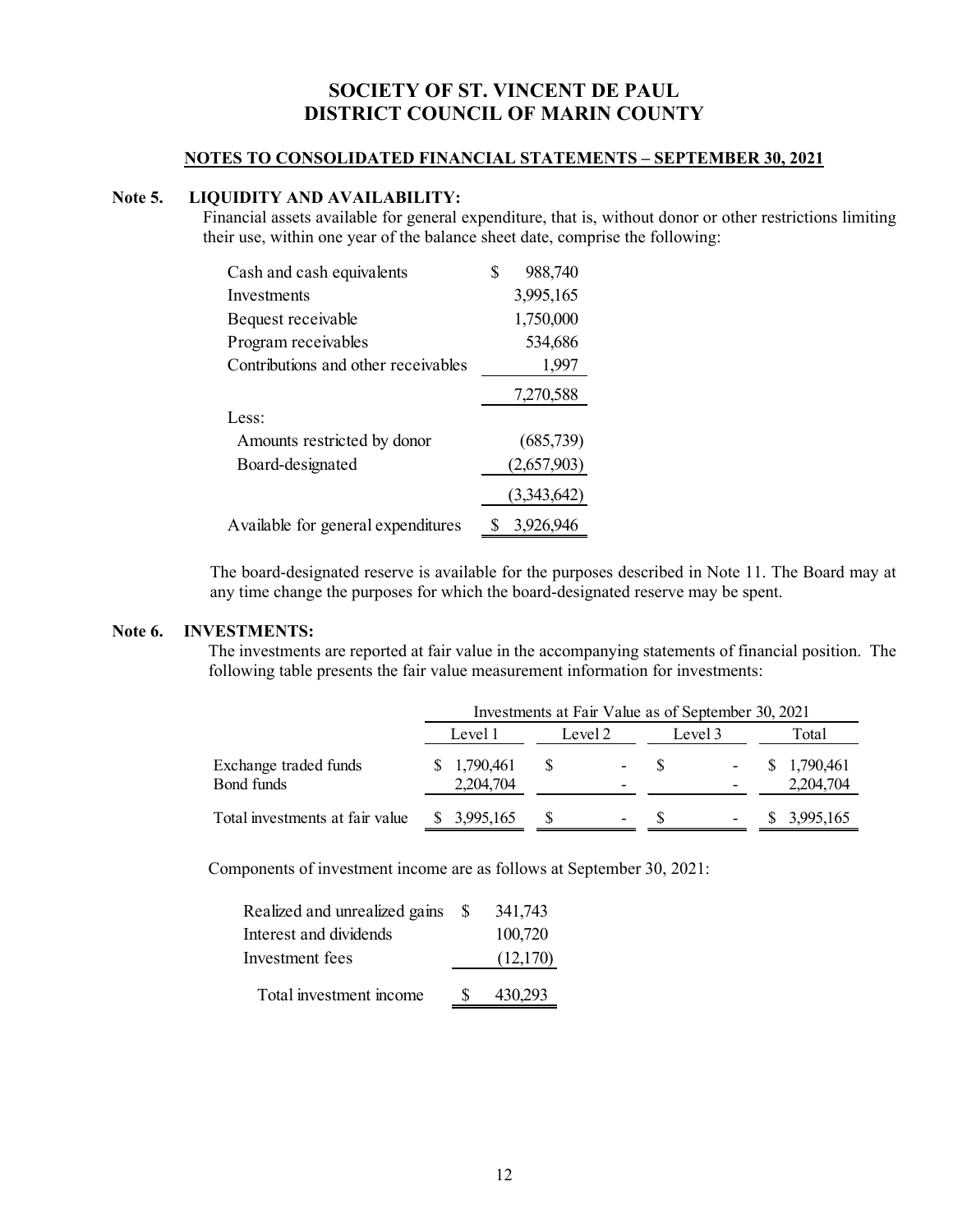## **NOTES TO CONSOLIDATED FINANCIAL STATEMENTS – SEPTEMBER 30, 2021**

## **Note 7**. **PROPERTY AND EQUIPMENT:**

Property and equipment comprised the following at September 30, 2021:

| Buildings and improvements    | \$<br>5,563,442 |
|-------------------------------|-----------------|
| Furniture and equipment       | 365,726         |
| Fleet vehicles                | 190,692         |
| Land                          | 225,000         |
|                               | 6,344,860       |
| Less accumulated depreciation | (2,071,990)     |
| Property and equipment, net   | 4,272,870       |

Depreciation expense for the year ended September 30, 2021 was \$230,092.

## **Note 8. CHARITABLE REMAINDER ANNUITY TRUST:**

 The Society holds an interest in a charitable remainder annuity trust that provides for fixed payments to a designated annuity beneficiary for five years. The trust and the liability to pay the annuity have been recognized at discounted present value, using a discount rate of 3%.

## **Note 9. PAYROLL PROTECTION PROGRAM PROMISSORY NOTE:**

On April 28, 2020, the Society received loan proceeds in the amount of \$314,250 under the Paycheck Protection Program ("PPP"). The PPP, established as part of the Coronavirus Aid, Relief and Economic Security Act ("CARES Act"), provides for loans to qualifying businesses for amounts up to 2.5 times of the average monthly payroll expenses of the qualifying business. The loans and accrued interest were forgivable after 24 weeks as long as the borrower used the loan proceeds for eligible purposes, including payroll benefits, rent and utilities, and maintained its payroll levels. The amount of loan forgiveness was to be reduced if the borrower terminated employees or reduced salaries during the 24-week period.

The Society received full forgiveness of the loan in June 2021 and recognized the entire balance as grant income in accordance with accounting guidance.

## **Note 10. CITY OF SAN RAFAEL NOTE PAYABLE:**

In 2004, the Society received an \$80,000 interest-free loan from the City of San Rafael. The loan is secured by a Deed of Trust recorded as a lien against the Society's B Street, San Rafael, facility. Under the terms of the loan, all 8 of the apartments at the Society's facility must be used to house individuals with very low incomes. Repayment of the principal is scheduled to occur upon the earliest of the following three events: maturity of the note in 2044, transfer of the real property that is not authorized by the City, or default of the loan agreement.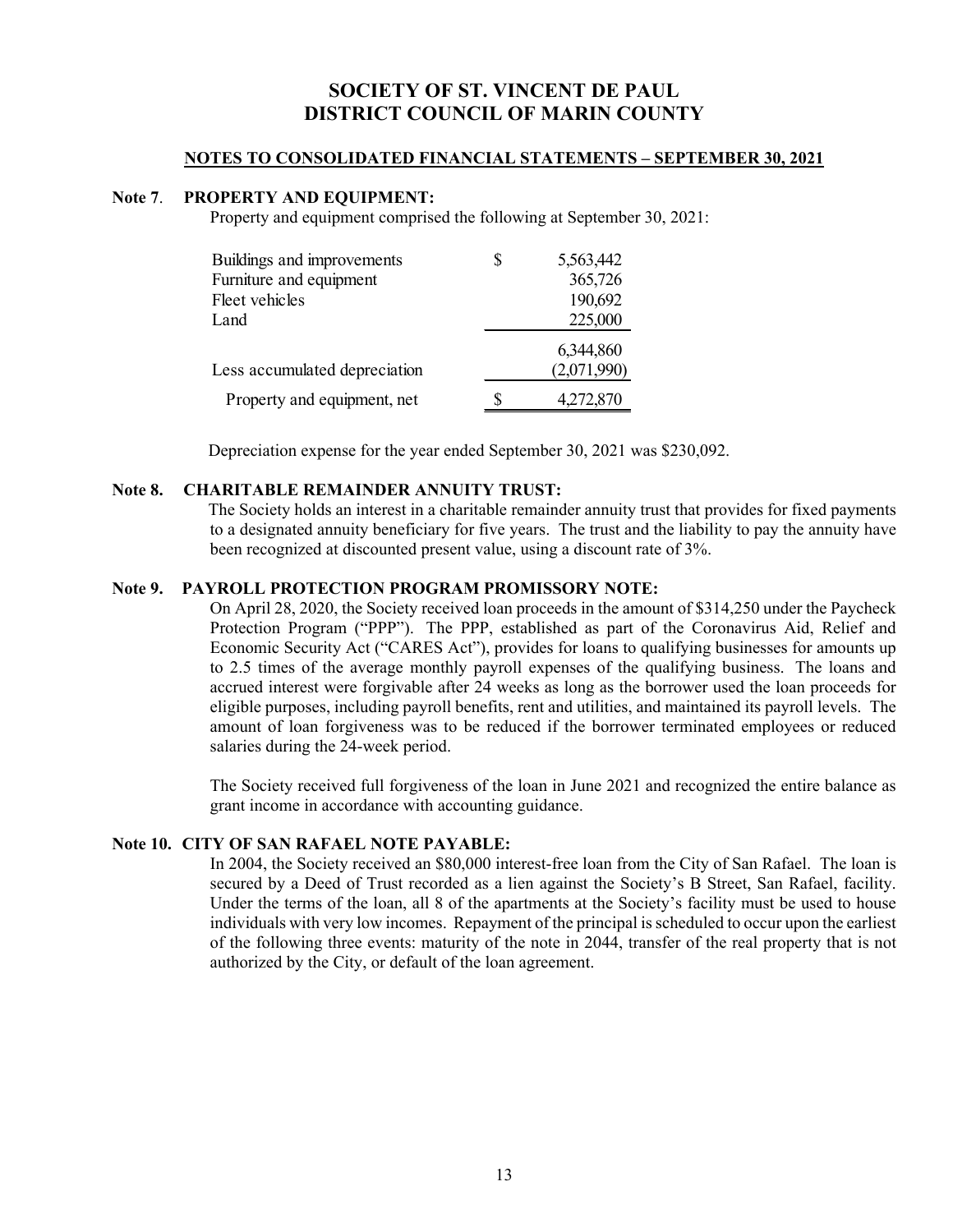## **NOTES TO CONSOLIDATED FINANCIAL STATEMENTS – SEPTEMBER 30, 2021**

## **Note 10. CITY OF SAN RAFAEL NOTE PAYABLE (Continued):**

As the loan is non-interest bearing, it was reduced to its present value at the time it was made, using an interest rate of 5.95%. The difference between the face value and the present value was recorded as a contribution. The loan is currently recorded on the books as follows:

| 80,000    |
|-----------|
| (58, 827) |
| 21,173    |
|           |

### **Note 11. BOARD DESIGNATED NET ASSETS:**

In 2015, the Society received a special gift of approximately \$4,000,000. Although the gift was awarded without donor restrictions, the Society's Board of Directors elected to use the proceeds to establish a board-designated fund, which shall be used for a variety of purposes as discussed below:

| <b>Emergency Fund</b>                                                        | \$<br>750,000   |
|------------------------------------------------------------------------------|-----------------|
| Because our core mission is to prevent homelessness and to aid people        |                 |
| experiencing crises, these funds shall be used for emergency client          |                 |
| assistance and operations in the event of an unforeseen event or             |                 |
| circumstance such as a financial crisis or natural disaster.                 |                 |
| <b>Building Maintenance and Improvements Fund</b>                            | 500,000         |
| Because our B street building, which houses our offices, low-income          |                 |
| housing and dining room, is a key asset to out mission, it is important that |                 |
| we maintain it in a safe and workable condition and make improvements        |                 |
| as needed. These funds will be invested to generate income to finance        |                 |
| work on the property beyond routine repairs and maintenance.                 |                 |
| <b>Opportunity Fund</b>                                                      | 750,000         |
| Because we constantly strive to do more and to help more people, it is       |                 |
| important to be able to take advantage of new opportunities, in alignment    |                 |
| with our mission, which may present themselves. Some possible                |                 |
| opportunities: seed funding for new staff, partnering with other             |                 |
| organizations consistent with our mission and strategic plan.                |                 |
| Total principal                                                              | \$<br>2,000,000 |
| Accumulated earnings                                                         | 657,902         |
|                                                                              |                 |
| Total board-designated net assets                                            | \$<br>2,657,902 |

The Society has enacted a policy whereby any release of the three funds must be carefully considered decisions which require the approval of the Board of Directors. Investment accounts will be reviewed periodically by the Finance Committee and yearly by the Board of Directors. Although the funds are grouped into three separate categories, the Board retains discretion to transfer money between funds, as voted by the majority of its members.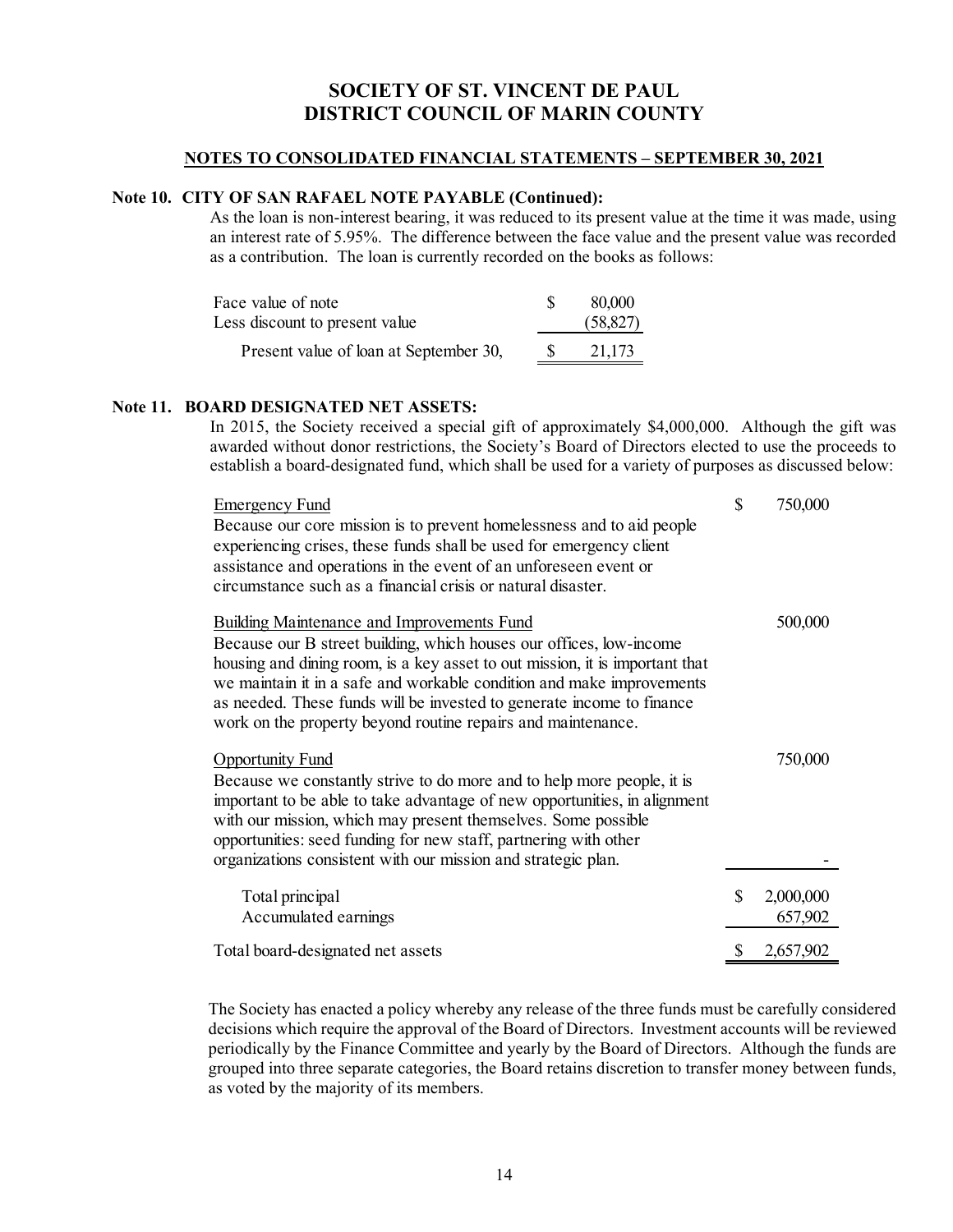#### **NOTES TO CONSOLIDATED FINANCIAL STATEMENTS – SEPTEMBER 30, 2021**

## **Note 12. NET ASSETS WITH DONOR RESTRICTIONS:**

Net assets with donor restrictions represent donations and grants to the Society that have been restricted for a specific purpose or time period. Details are as follows:

|                      |   | October 1,<br>2020 |    | Contributions |    | Released from<br>Restrictions | September 30,<br>2021 |
|----------------------|---|--------------------|----|---------------|----|-------------------------------|-----------------------|
| Conferences          | S | 489,191            | \$ | 21,792        | \$ |                               | \$<br>510,983         |
| MCF - Bridge Housing |   | 101,399            |    | 200,000       |    | 200,000                       | 101,399               |
| Affordable housing   |   | 60,016             |    |               |    | 1,122                         | 58,894                |
| Children's Fund      |   |                    |    | 50,000        |    | 35,538                        | 14,462                |
| COVID-19 Aid         |   | 250,000            |    |               |    | 250,000                       |                       |
| Total                |   | 900,606            |    | 271,792       |    | 486,660                       | 685,738               |

#### **Note 13. OPERATING LEASES:**

The Society leased office and program space and equipment for its operations under various noncancelable operating leases. The aggregate remaining minimum rental payments required under terms of existing leases as of September 30, 2021 are as follows:

| Year Ending                          |                                                  |
|--------------------------------------|--------------------------------------------------|
| September 30,                        |                                                  |
| 2022<br>2023<br>2024<br>2025<br>2026 | \$<br>48,100<br>3,800<br>3,800<br>3,800<br>1,900 |
| Total                                | 61,400                                           |

Rent expense under all leases amounted to approximately \$57,300 for the year ended September 30, 2021.

#### **Note 14. 403(b) RETIRMENT PLAN:**

The Society has a 403(b) Retirement Plan which covers all eligible employees. The Plan was adopted under section 403(b) of the Internal Revenue Code for  $501(c)(3)$  not-for-profit organizations. Employees may contribute up to the IRS annual limit. Employee contributions are withheld through payroll and remitted each month to the respective financial investment institution. Discretionary contributions made by the Society in the year ending September 30, 2021, were \$18,368.

## **Note 15. COVID-19 IMPACT:**

In March 2020, COVID-19 became a global pandemic and resulted in unprecedented actions by governments around the world to curtail the spread of the disease. These events have resulted in a high level of uncertainty. The outcome and timeframe is highly unpredictable, and as such, the financial impact to operations cannot be estimated.